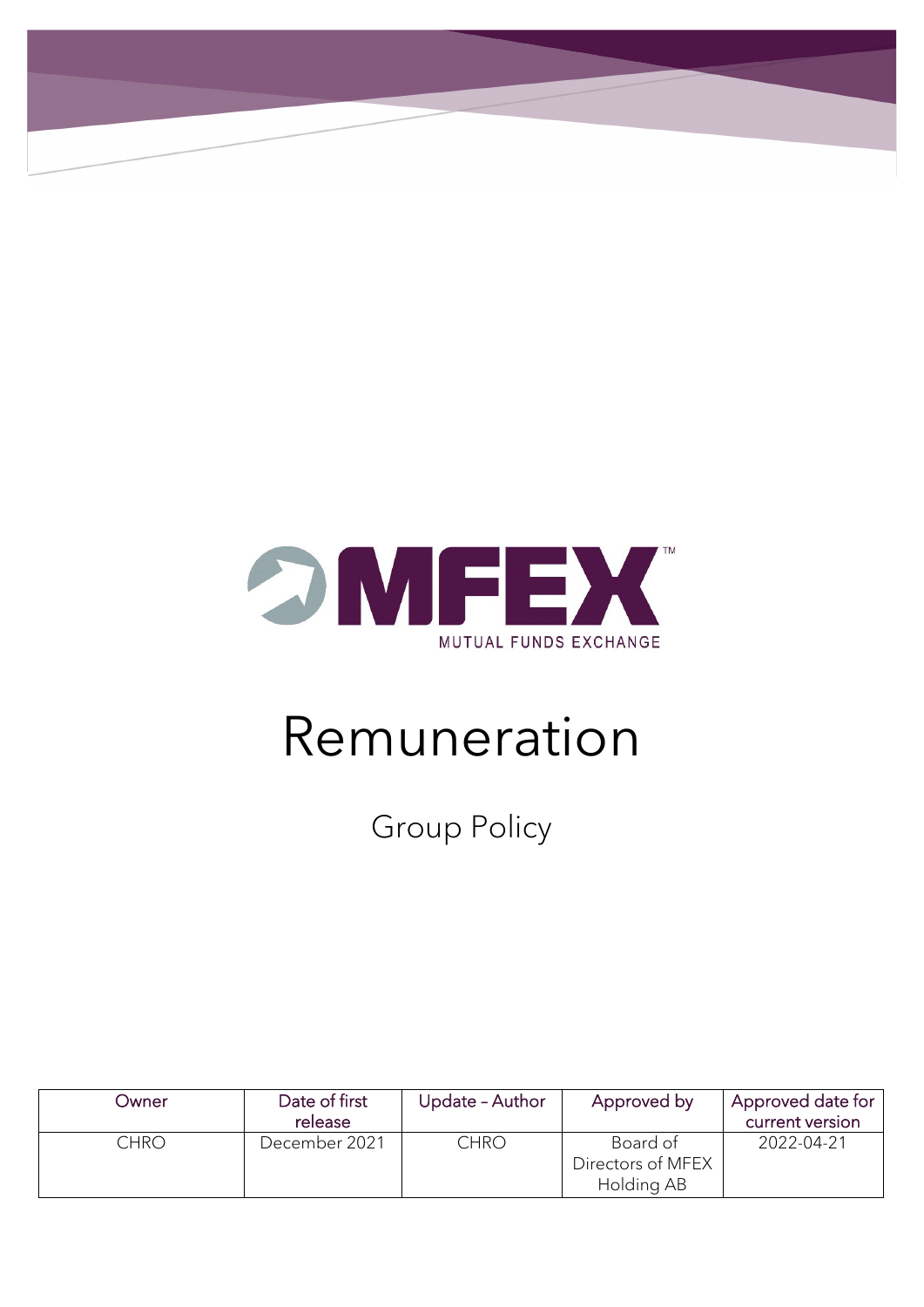

## **CONTENTS**

| 1. |     |  |
|----|-----|--|
|    |     |  |
|    |     |  |
|    |     |  |
| 2. |     |  |
|    |     |  |
|    | 2.2 |  |
|    | 2.3 |  |
|    |     |  |
|    |     |  |
|    |     |  |
| 3. |     |  |
| 4. |     |  |
| 5. |     |  |
| 6. |     |  |
| 7. |     |  |
| 8. |     |  |
|    |     |  |
|    |     |  |
|    |     |  |
|    |     |  |
|    |     |  |
|    |     |  |
|    |     |  |
|    |     |  |
|    |     |  |
|    |     |  |
|    |     |  |
|    |     |  |
|    |     |  |
| 9. |     |  |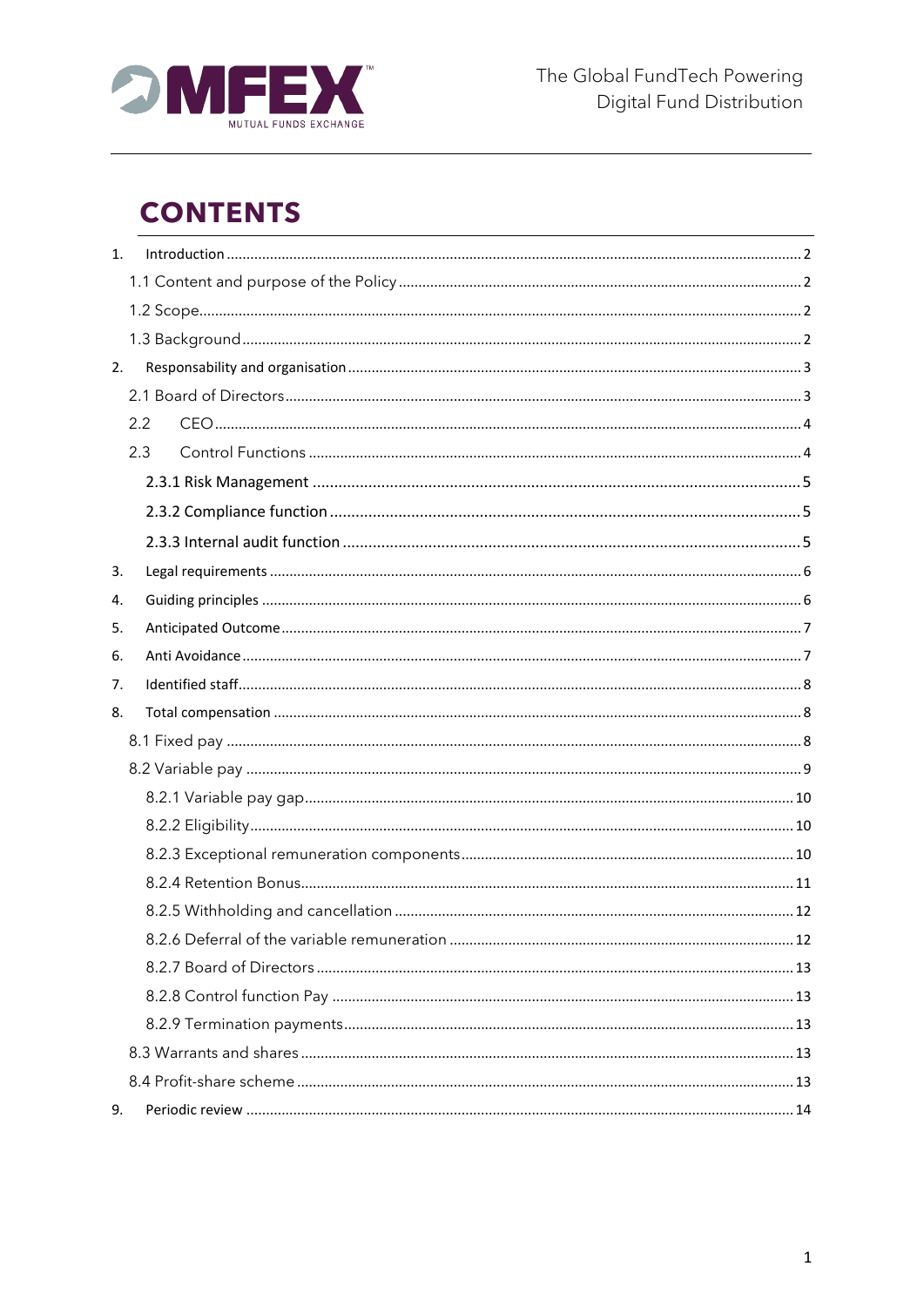

## <span id="page-2-0"></span>**1. INTRODUCTION**

## <span id="page-2-1"></span>**1.1 CONTENT AND PURPOSE OF THE POLICY**

This Remuneration Policy ("Policy") sets out the operational, legal & regulatory requirements, which MFEX AB, its subsidiaries and branches, hereafter collectively referred to as "MFEX" complies with in order to meet its obligations, in the area of remuneration.

The current policy is intended for use in all MFEX locations but is supplemented by local policies and in particular in Luxembourg to cover relevant compliance framework in force in these countries.

The remuneration policy covers relevant aspects of compensation except benefits.

## <span id="page-2-2"></span>**1.2 SCOPE**

The remuneration policy is applicable to all permanent and fixed term employees on MFEX payroll.

This Policy shall be made available on a shared common storage of the Company.

## <span id="page-2-3"></span>**1.3 BACKGROUND**

Inappropriate remuneration structures have been a contributing factor to excessive and imprudent risk taking. Poorly designed remuneration policies have potentially detrimental effects on the sound management of risks, control of risk and the risk-taking behaviour of individuals. In order to ensure that remuneration policies are consistent with and promote sound and effective risk management, do not provide for incentives for excessive risk taking, and are aligned with the long-term interests of MFEX the company have developed a sound remuneration policies to all staff and some specific requirements for the variable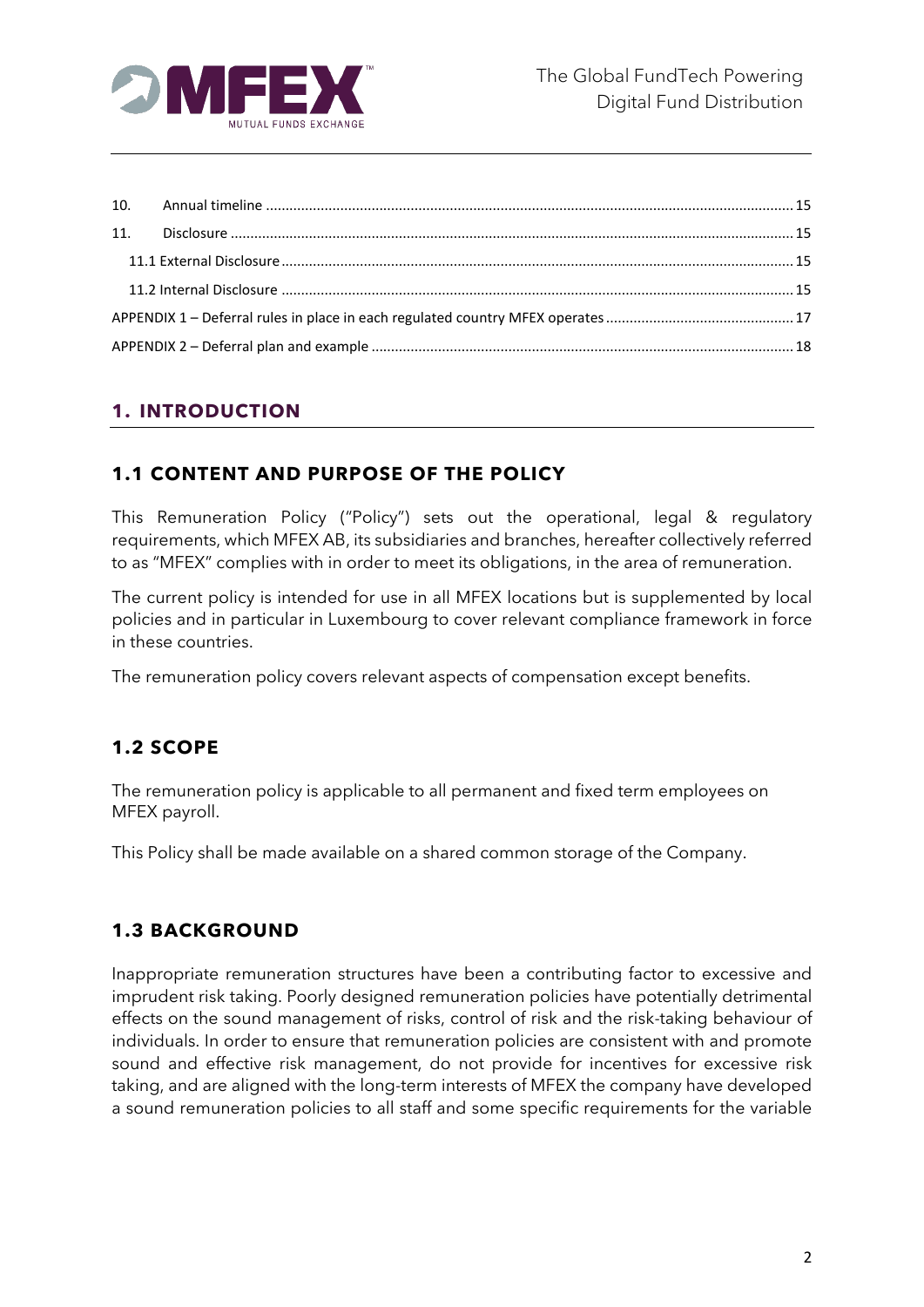

remuneration of staff whose professional activities have a material impact on the risk profile of the investment firms or the assets they manage (identified staff).

## <span id="page-3-0"></span>**2. RESPONSABILITY AND ORGANISATION**

The approval process as defined in this Policy lays down the rights and obligation of all relevant parties as well as the conditions to be fulfilled for approval.

Governance is secured through a Nomination, Remuneration and Governance Committee (NRGC) which is managed by the Board of Directors, Group CEO and CHRO and Control Functions. More about the Nomination, Remuneration and Governance Committee (NRGC) in Rules of procedures for the NRGC. Members of this Committee have collectively appropriate knowledge, expertise and professional experience concerning remuneration policies and practices, risk management and control activities, namely with regards to mechanism for aligning the remuneration structure to MFEX's risk profile.

## <span id="page-3-1"></span>**2.1 BOARD OF DIRECTORS**

It is the responsibility of the Board to ensure that MFEX has a relevant and updated Policy for Remuneration. The Board shall approve this Policy annually, or more often if needed.

The Board shall ensure that MFEX's Remuneration Policy and practices are in accordance with applicable regulation, is appropriately implemented and aligned with the Company's corporate governance framework, corporate culture and risk appetite.

To that end, the Board will be presented with:

- Aggregated payroll data, market practices analysis and economical information to define the bonus and salary increase pool,
- Aggregate data of proposed salary increases and bonus,
- For MRT employees, individual data to confirm outcome for each and every employee, including control functions staff,
- Financial analysis in particular to assess impact of the proposed spent on the financial strength of the Company,
- Risk analysis of the Remuneration process established by the Risk function

The Board must ensure that the Remuneration Policy and practices of the Company are reviewed by the Internal Audit Function at least on an annual basis. The review should include an analysis if the remuneration policy is gender neutral.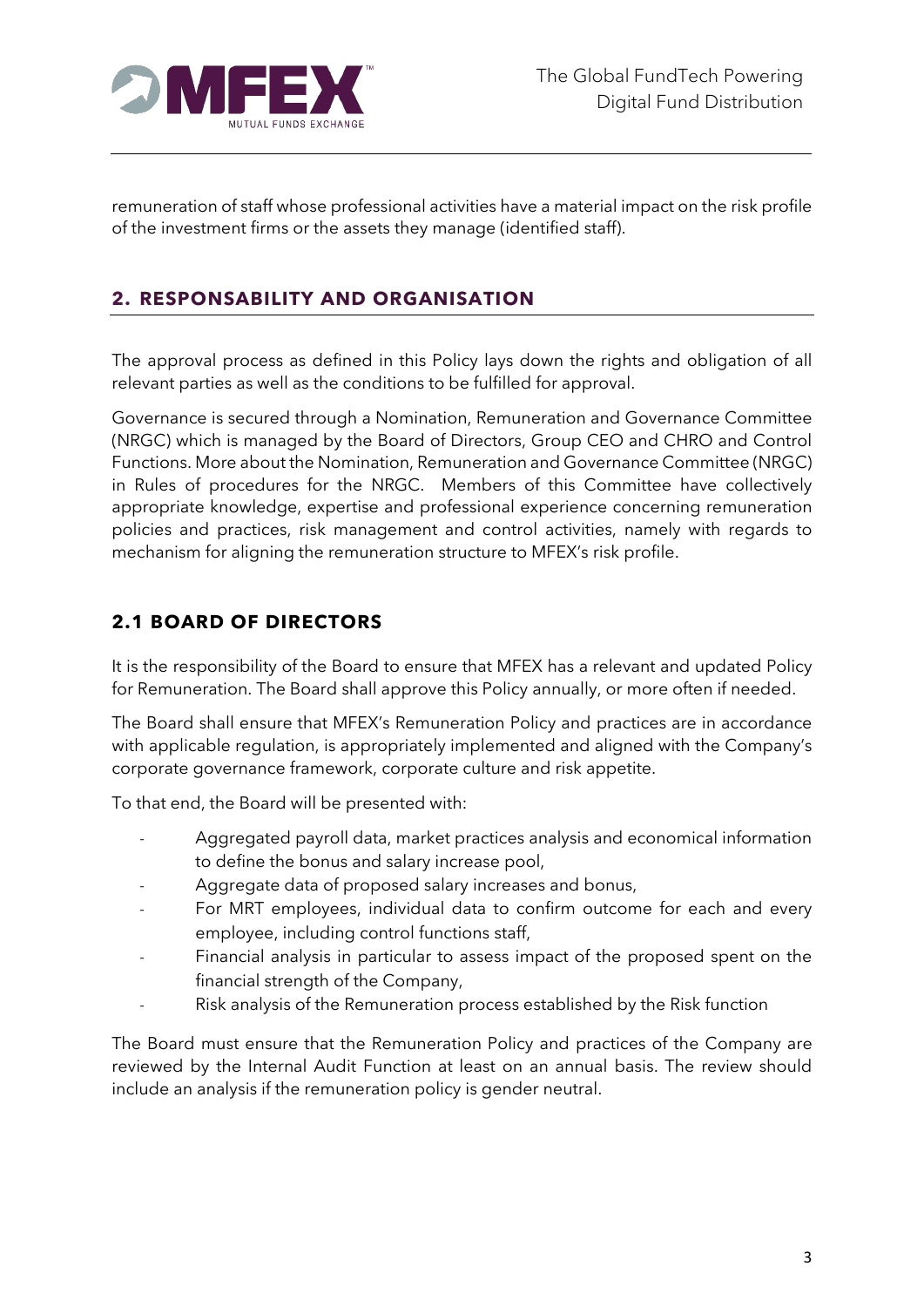

According to the Regulation (EU) 2019/2033, article 51, MFEX must disclose aggregate quantitative information on remuneration (total annual fix and variable remuneration as well as the number of employees considered). Considering the size and global spread of MFEX, decision is taken to disclose information only at Group level to avoid risk of identification.

The Board must, at least annually in connection with budget preparation, decide on a level at which remuneration will be accommodated over the upcoming three years (the Risk Level). The decision to adopt a Risk Level must be based on a Risk Analysis prepared by the Risk Manager.

The Risk Analysis must contain the following:

- MFEX's ability to manage current and future risks;
- MFEX's ability to manage the actual costs to hold sufficient capital and liquidity;
- MFEX's ability to reach predicted results, according to budget;
- Review of the list of MFEX staff whose professional activities have a material impact on a Company's risk profile;
- An analysis of the MFEX remuneration system and whether its composition encourages excessive risk taking.

The Risk Function shall also perform this Risk Analysis before any variable remuneration is decided by the Board.

## <span id="page-4-0"></span>**2.2 CEO**

It is the responsibility of the Group CEO and CHRO to inform all employees about the content of this Policy. The Group CEO and CHRO shall also secure that the remuneration process is carried out accordingly with the content of this Policy.

The Group CEO and CHRO shall, on an annual basis, present to the Board of Directors, a proposal for remuneration to be paid to the employees for the following year. In addition, the Group CEO and CHRO are responsible for ensuring that there is an updated list of employees, that are identified as "Material Risk Taker".

Group CEO will decide payments for welcome bonus and other bonuses paid from time to time after recommendations made by HR.

## <span id="page-4-1"></span>**2.3 CONTROL FUNCTIONS**

The control functions (Compliance and Risk) have been involved in the elaboration of this Remuneration Policy.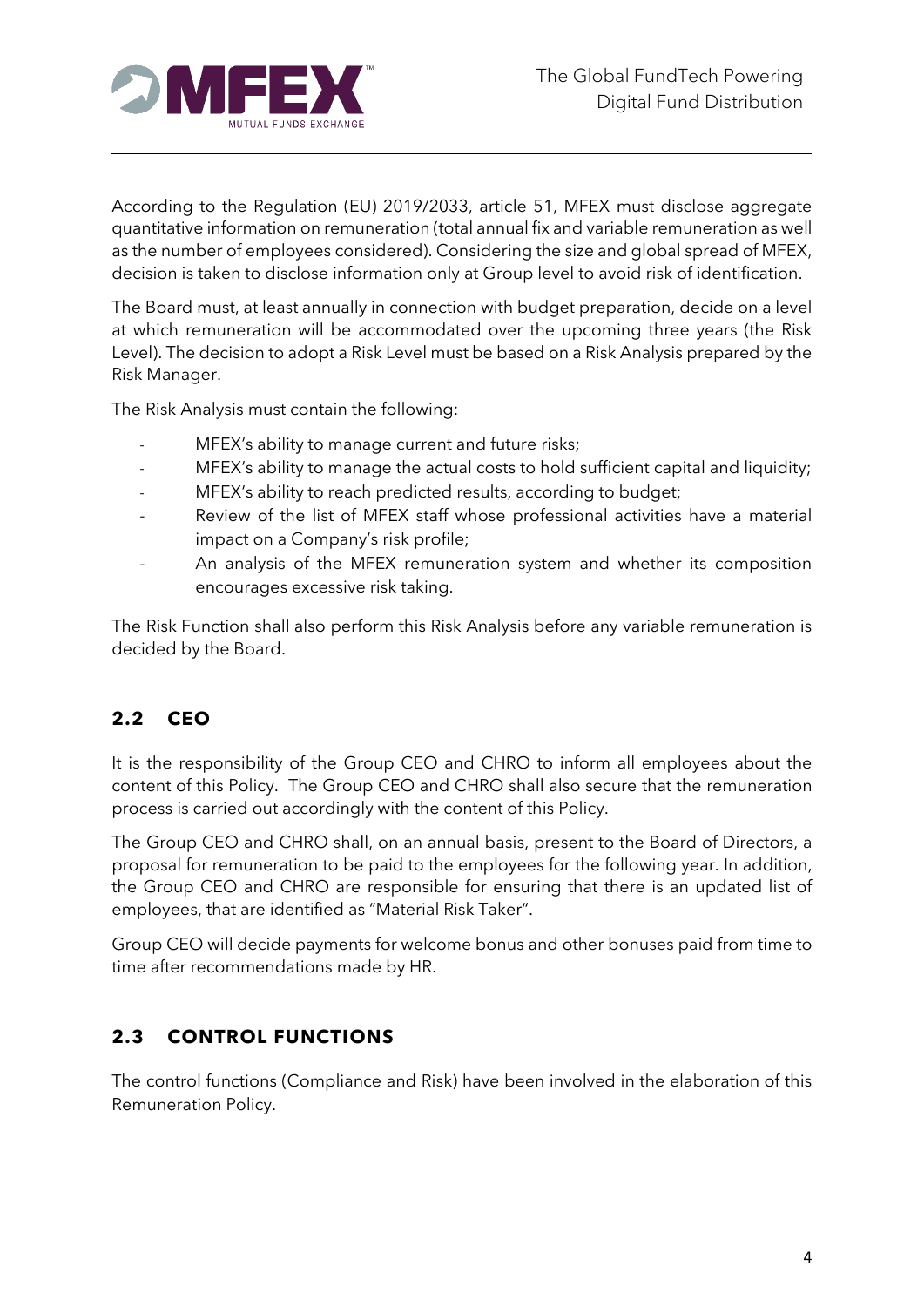

The internal Control Functions are independent and must have enough resources, knowledge and experience, to perform their tasks regarding MFEX's Remuneration Policy.

The independent Control Functions shall cooperate actively and regularly with other control functions and other relevant functions and committees, regarding the Remuneration Policy and risks, which may arise from the company's remuneration practices.

#### <span id="page-5-0"></span>2.3.1 Risk Management

The risk management function should assist in and inform on the definition of suitable risk adjusted performance measures (including ex post adjustments), as well as with assess how the variable remuneration structure affects the risk profile and culture of the investment firm. The risk management function should validate and assess risk adjustment data as well as be invited to attend the meetings of the remuneration committee on this matter.

#### <span id="page-5-1"></span>2.3.2 Compliance function

The compliance function shall analyze how the remuneration policy affects the investment firm's compliance with legislation, regulations, internal policies and risk culture and should report all identified compliance risks and issues of non-compliance to the Board. The findings of the compliance function should be considered by Board during the approval, review procedures and oversight of the remuneration policy.

In groups of investment firms such as MFEX Group, a central review of compliance with the regulation, group policies, procedures and internal rules should also be performed by the Group Compliance.

#### <span id="page-5-2"></span>2.3.3 Internal audit function

The internal audit function shall carry out an independent review of the design, implementation and effects of the investment firm's remuneration policies on its risk profile and the way these effects are managed. The internal audit function is responsible for the independent review in section 9 of this Policy. The Internal Audit Function is outsourced, meaning that the function is not on MFEX's payroll. Since the remuneration to this function is decided and paid out at the discretion of the service provider rather than by MFEX, the remuneration to the Internal Audit Function does not affect its independence or ability to assess risks objectively.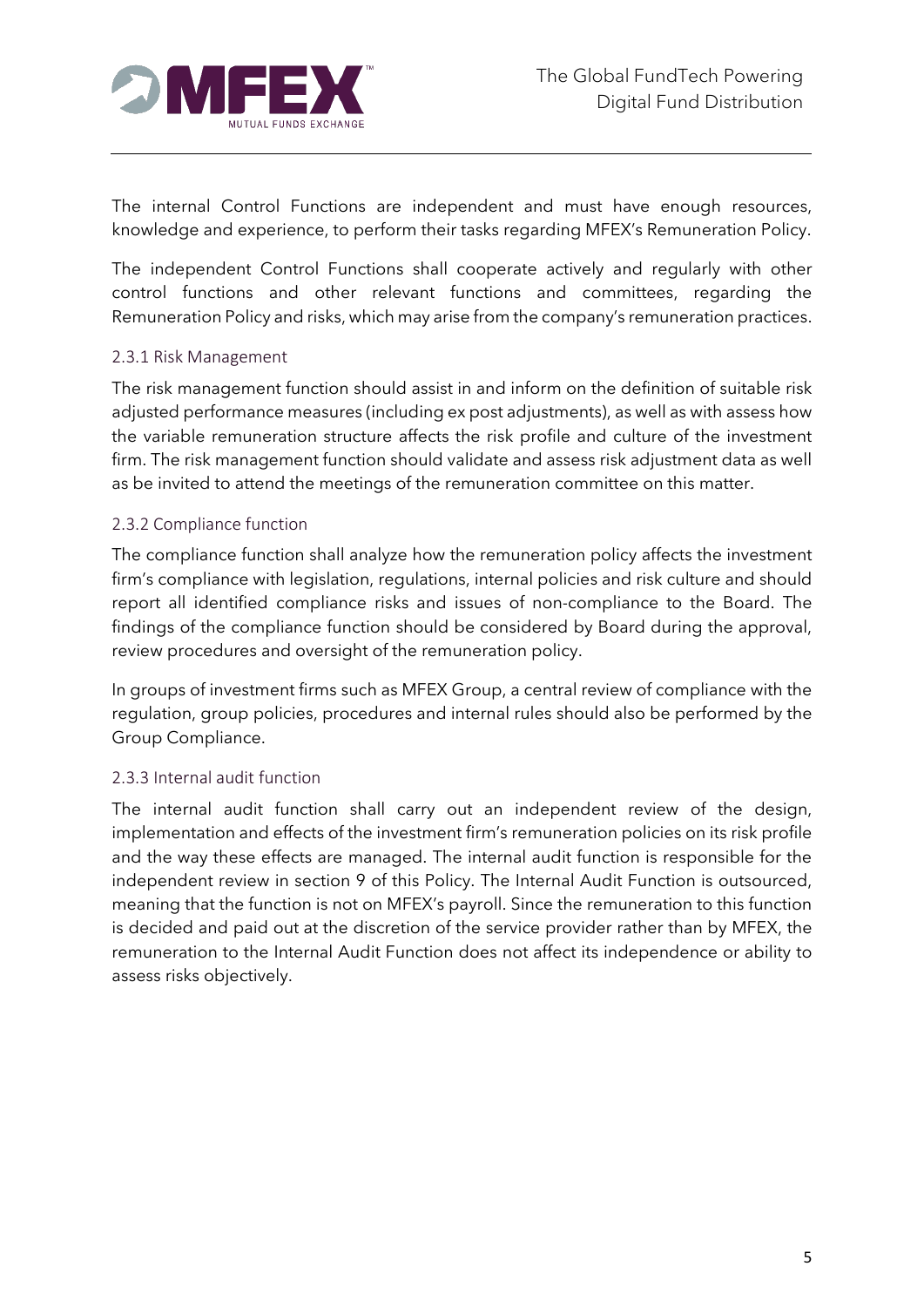

## <span id="page-6-0"></span>**3. LEGAL REQUIREMENTS**

The remuneration policy has been created to evolve with the changing regulatory requirements. Each location in scope of the Remuneration policy ensures compliance with the remuneration requirements set out in the following EU Directives and Guidelines and the other ones relevant in MFEX locations:

- The Investment Firms Directive (IFD) (EU 2019/2034)
- Article 51 of regulation EU 2019/2033 on the prudential requirements of investment firms, about disclosure related to remuneration practices.
- The EU Commission's Delegated Regulation (EU/2021/2154) with regard to regulatory technical standards specifying appropriate criteria to identify categories of staff whose professional activities have a material impact on the risk profile of an investment firm or of the assets that it manages.
- The EU Commission's Delegated Regulation (EU/2017/565), in particular article 27,
- The EBA Guidelines on sound Remuneration policies (EBA/GL/2021/13),
- Article 32.2(a) in the Investment Firm Directive EU 2019/2034 for the anti-avoidance provision individuals
- The Swedish Supervisory Finance Authority (SFSA) FFFS 2017:2,
- The Swedish Securities act (2007:528) chapter 8 § 4,
- The French requirements from Code Monétaire et Financier (CMF) articles L.511-71 to L.511-88 and order dated 3 November 2014 art. 199 for the application of the deferred remuneration
- The Luxemburgish principles: CSSF Circular 10/437 presenting the guidelines concerning the remuneration policies, the CSSF Circular 14/585 transposing ESMA Guidelines (ESMA/2013/606) on remuneration policies and practices (MiFID), the CSSF Circular 11/505 for the application on the proportionality principle, the CSSF Circular 15/622 presenting the higher ratio notification procedure applicable to remuneration policy for material risk takers, the CSSF Circular 17/658 transposing the EBA Guidelines (EBA/GL/2015/22) on sound remuneration policy,

## <span id="page-6-1"></span>**4. GUIDING PRINCIPLES**

MFEX has established the following guiding principles to develop the Remuneration Policy:

- It shall have a clear link between performance and reward;
- It shall support MFEX's high standards of business ethics;
- It shall be aligned with regulatory requirements relevant to MFEX and not encourage excessive risk taking or risks that exceed MFEX risk appetite and risk limits as established in the dedicated Policy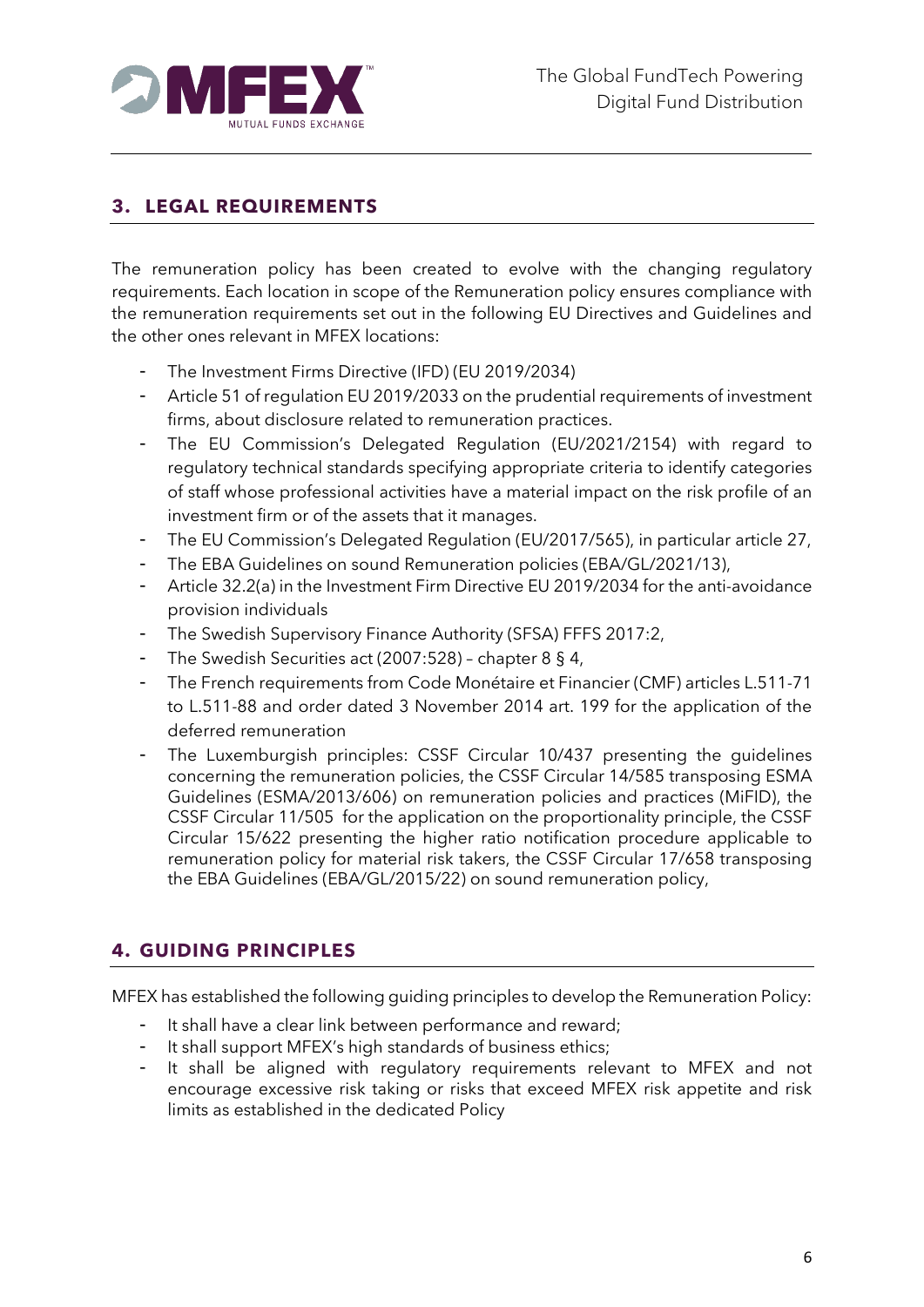

- It shall ensure overall competitiveness such that MFEX can attract, retain and reward employees across its locations;
- It shall be clear, easy to implement and administer;
- It shall ensure a neutral approach with regards to any protected characteristics such as gender, religion, ethnicity, … considerations.

The Remuneration Policy has been designed in order to be consistent with and to promote sound and effective risk management and does not encourage risk-taking which is inconsistent with the risk profile, rules or instruments of incorporation of the services provided. The Remuneration Policy is intended to be in line with the interests of MFEX and in relation with the services that it provides to its Clients and to avoid conflicts of interest. These principles shall be considered when implementing, communicating and administering the Remuneration Policy.

## <span id="page-7-0"></span>**5. ANTICIPATED OUTCOME**

The remuneration policy will:

- Enable MFEX to attract and retain high performing employees across its markets;
- Support the creation of a high-performance culture by rewarding employees for achieving sustainable results that are aligned with long-term stakeholder interests;
- Drive positive behaviors;
- Reinforce behaviors that are aligned with MFEX' core values and business ethics; and
- Reinforce a sustainable and responsible approach to MFEX' business and its relations with shareholders and stakeholders.

## <span id="page-7-1"></span>**6. ANTI AVOIDANCE**

Senior management, risk takers, staff engaged in control functions and any employees receiving overall remuneration equal to at least the lowest remuneration received by senior management or risk takers, whose professional activities have a material impact on the risk profile of the investment firm or of the assets that it manages" From IFD article 30(1) are not permitted to use personal hedging or enter into insurance contracts or other similar arrangements intended to undermine the risk alignment effects embedded in their compensation arrangements. Material Risk Takers (definition of MRT is explained below section 7 and "Identification process policy") will be required to attest (on a yearly basis) that they will not use such personal hedging strategies or enter into insurance arrangements. Breach of this undertaking will result in the lapse and forfeiture of any unvested or unpaid remuneration due to MRT and may in certain circumstances constitute a gross misconduct and result in the termination of their employment.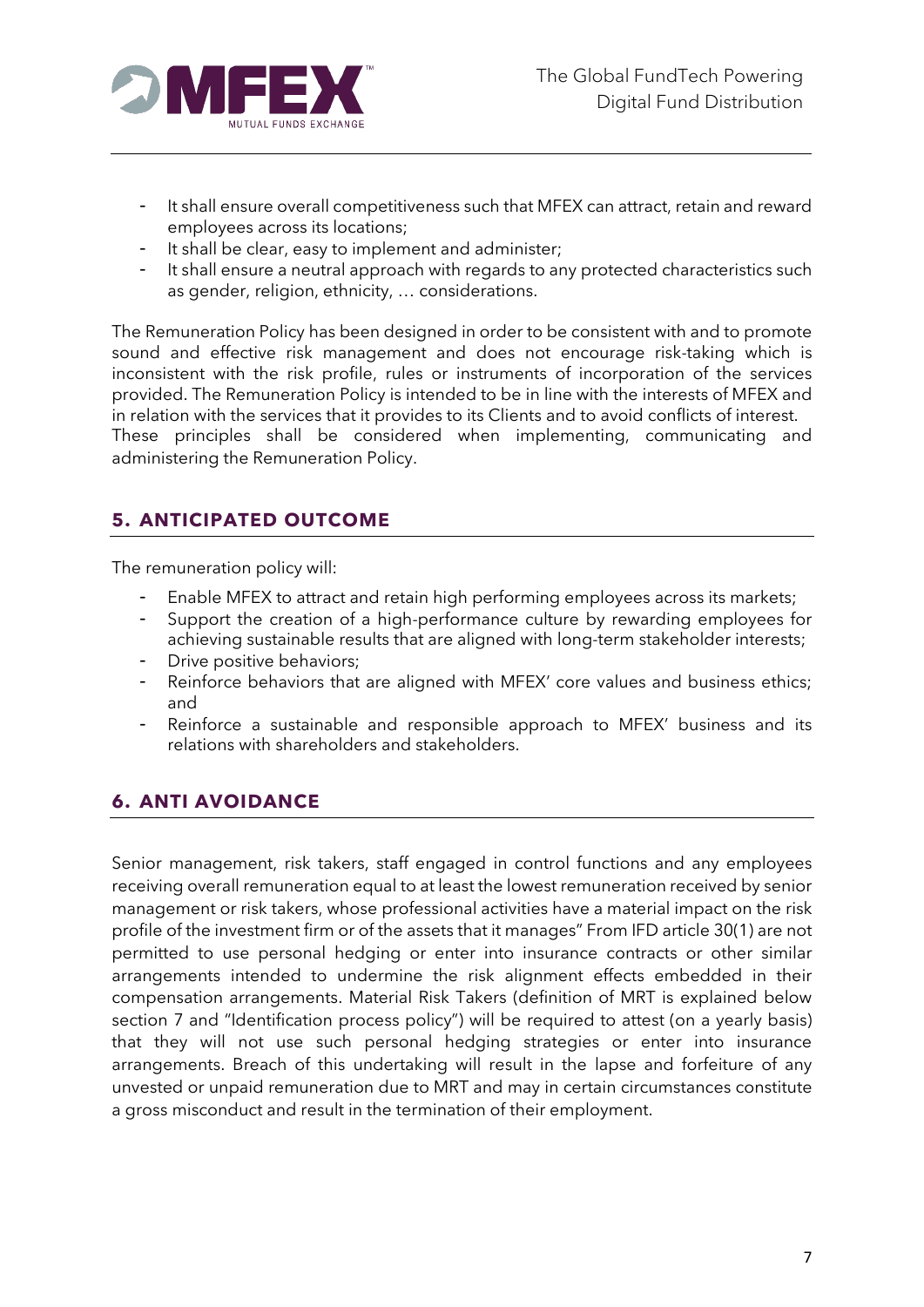

## <span id="page-8-0"></span>**7. IDENTIFIED STAFF**

The identification of Material Risk Takers based on the qualitative and quantitative criteria provided in The EU Commission's Delegated Regulation (EU/2021/2154) is performed at least on an annual basis.

The qualitative and quantitative criteria in the Delegated Regulation should help to identify not only the staff at the highest level of the hierarchy, but also risk takers, members of staff in control functions and other categories of staff whose professional activities have a material impact on the firm's risk profile or the assets that it manages. The process for identification of staff is described in a separate policy named "Identification process policy".

The compliance function, the risk management function, the business support functions (e.g. legal, human resources) and the relevant committees are involved in the identification process in accordance with their respective role and also on an ongoing basis.

The HR department will inform the Group Chief Compliance officer and local Chief Compliance Officers in the different entity of the relevant list of MRT to ensure relevant authorities are informed should it be needed. MFEX should ensure a proper exchange of information among all internal bodies and functions involved in the identification process.

The HR department will inform employees identified as MRT, Q4 of each year, so they understand what it entails, for example, possibly deferral payment of the bonus.

The details of the total remuneration package (base and bonus allocation) of each identified MRT will be individually reviewed during the compensation review, annually, by the Board of Directors.

#### <span id="page-8-1"></span>**8. TOTAL COMPENSATION**

Total Compensation is defined below and describes further in the below sections:

Fixed pay (base salary - when applicable) + Variable Pay = Total Compensation.

## <span id="page-8-2"></span>**8.1 FIXED PAY**

Fixed pay is the core component of an employee's Total Compensation and is directly linked to the role and tasks undertaken by the employee as well as the skills and experience of an employee.

Fixed Pay includes base salary and any other fixed allowance such as car allowance or late shift allowance, where applicable, that by nature does not vary month to month and is not linked to an employee or the Company's performance.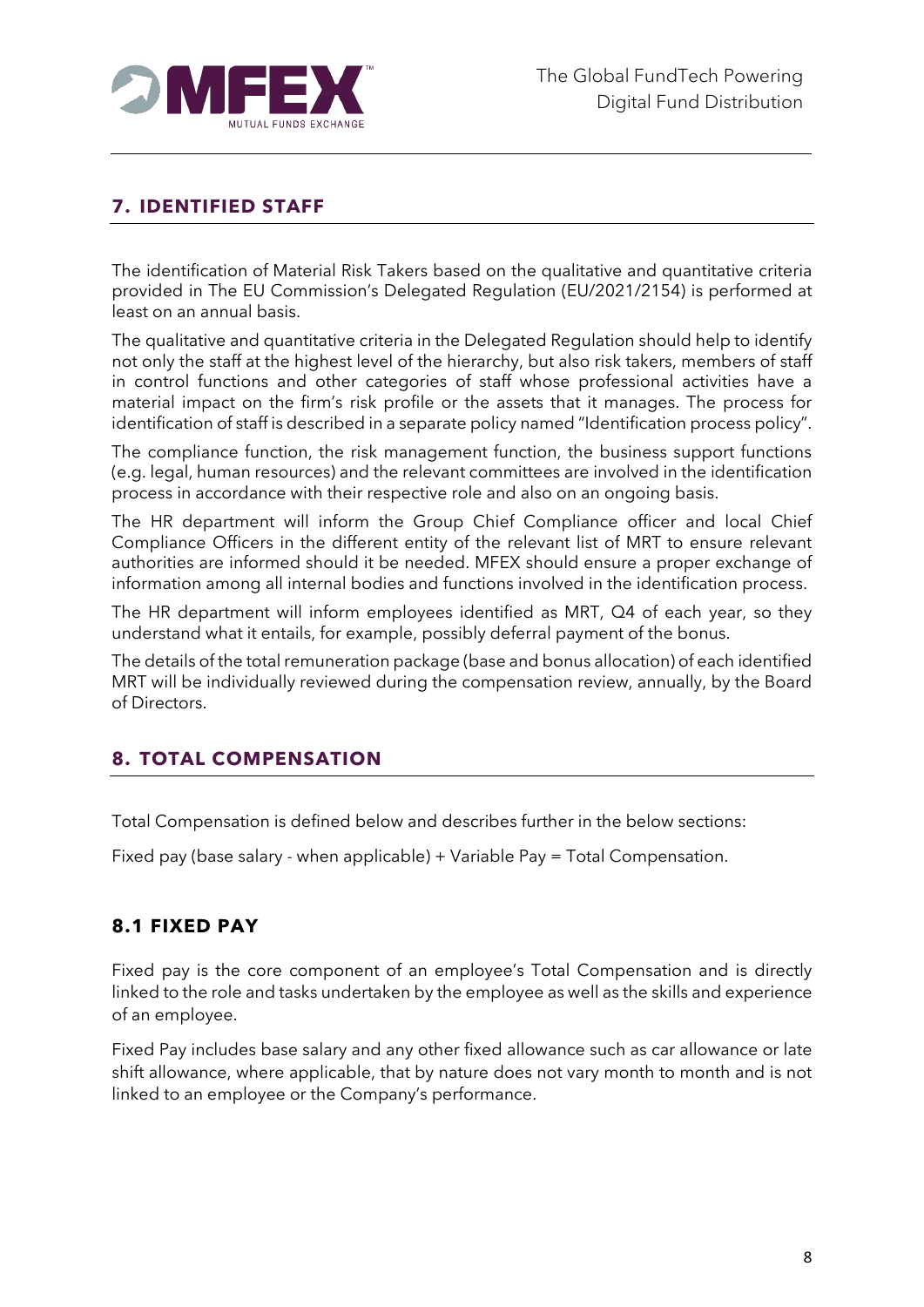

Fixed pay is:

- a) based on predetermined criteria
- b) non-discretionary and transparent, specified in the employment contract
- c) non-discretionary reflecting the level of professional experience and seniority of staff
- d) transparent with respect to the individual amount awarded to the individual staff member;
- e) permanent, i.e. maintained over a period tied to the specific role and organisational responsibilities;
- f) non-revocable; the fixed pay amount can't be reduced;
- g) cannot be reduced, suspended or cancelled by the investment firm;
- h) not provide incentives for risk assumption; and
- i) not depend on performance.

Base salary is defined as the Employee's contractual guaranteed base pay excluding any variable elements and allowances. Base salary should be internally fair and externally competitive and takes into account the following factors:

- Competence and relevance of qualifications / experience,
- Local labor market conditions,
- Applied independently of gender, ethnicity, age, religion, sexual orientation, or any other protected characteristics enforceable in countries we operate,
- Internal benchmark to ensure fairness of pay based on similar roles and profiles.

Generally, an annual Base salary review takes place as part of the year-end process.

"Off cycle" individual Base salary adjustments should be avoided; however, they are permitted in exceptional circumstances with express agreement of the Group CEO and the CHRO. All base salary adjustments must comply with local legislation and regulations where the location is based.

## <span id="page-9-0"></span>**8.2 VARIABLE PAY**

Variable pay is a discretionary component of the Total Compensation and does not constitute a contractual entitlement to the individual at any time. Variable pay rewards employees for their performance and the delivery of financial and non-financial targets as well as behaviours whilst reflecting on the financial situation of each location and MFEX as a whole as determined based on the criteria described in the Performance and Reward Policy.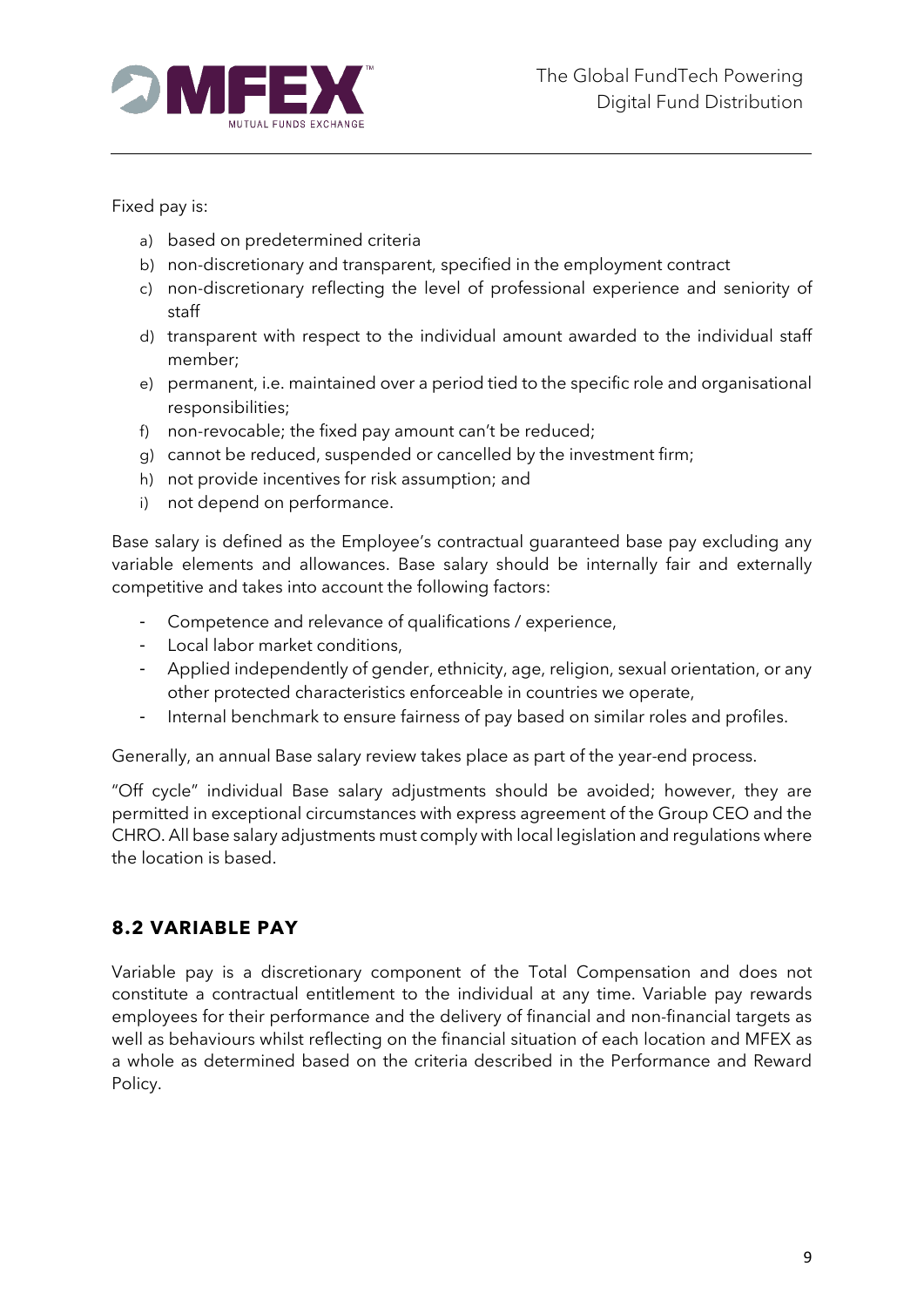

In line with the requirements of MiFID II, variable pay shall be based on an assessment of the employees' overall performance that considers the best interest of MFEX clients.

Variable pay aims to:

- Promote a culture of high performance and feedback;
- Foster accountability for performance and behaviours within each location;
- Enable retention of employees;
- Promote appropriate risk taking;
- Recognize an employee contribution and share in the joint success of each location;
- Be able to be fully flexible to react to performance changes and performance levels.

Each year the salary merit and bonus pools presented for approval to the Group Board, will have to be previously agreed by the Finance Department. It will then be present to the Group Board a financial analysis confirming that the Company's financial strength and capital adequacy allow to pay the proposed salary merit and bonus pool.

Variable remuneration should be awarded after the end of the accrual period. The accrual period should be at least one year. After the accrual period, MFEX shall determine the MRT:s variable remuneration by translating the performance criteria and risk adjustments into actual remuneration awards.

#### <span id="page-10-0"></span>8.2.1 Variable pay gap

The ratio between variable pay cap and fixed pay is capped at a maximum of 100%.

#### <span id="page-10-1"></span>8.2.2 Eligibility

All employees are eligible to participate in the Variable pay plan however position, area of responsibility and performance will be assessed prior to any payment to align with both Company interests and risk and compliance governance rules.

#### <span id="page-10-2"></span>8.2.3 Exceptional remuneration components

From time to time, the company can decide to offer new joiners a welcome bonus aligned with local market practices and legislation, and subject to the approval of the Group CEO.

Guaranteed variable remuneration includes Welcome or Sign on Bonus. They can only be agreed on the first year of the employment of an employee recruited externally and subject to previous validation from the finance department as a strong capital base is a prerequisite for Guaranteed variable remuneration.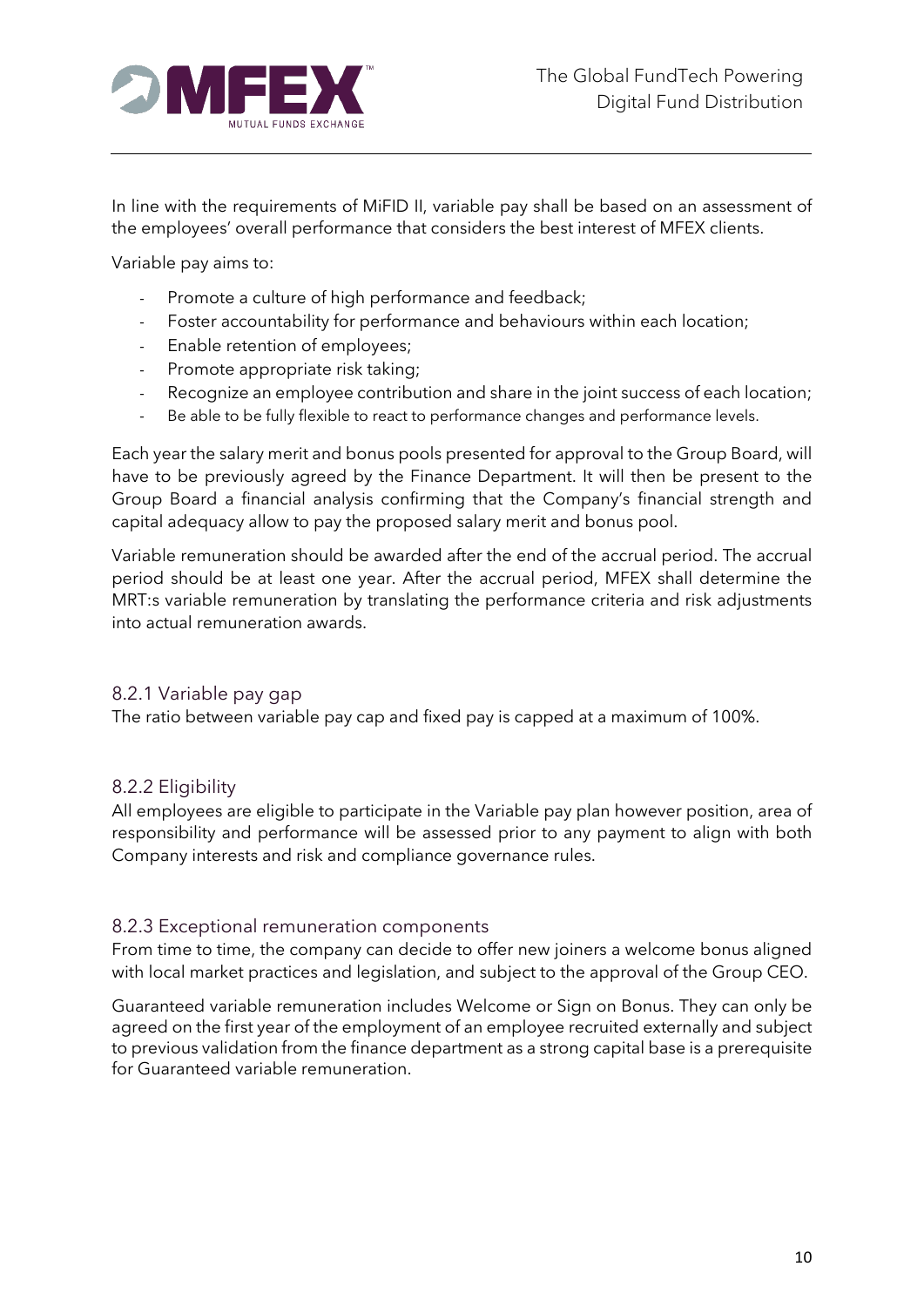

The compensation for the buyout of a previous contract (for example 'welcome bonus', or 'sign-on bonus') can be awarded. Remuneration should be considered as being granted as compensation or for the buyout of a previous contract where the deferred variable remuneration of the staff member was reduced or revoked by the previous employer because of the termination of the contract. For remuneration packages relating to compensation or buyout from contracts in previous employment.

The company shall only award once to the same single staff member guaranteed variable remuneration. This requirement applicable at a consolidated level and includes situations where staff receive a new contract from the same investment firm or another firm within the scope of consolidation. As part of the arrangements guaranteeing this part of variable remuneration, MFEX has decide that this kind of remuneration is not subject to deferral rules and will not apply the requirements on malus and clawback arrangements. MFEX pays out the full amount in nondeferred cash.

#### <span id="page-11-0"></span>8.2.4 Retention Bonus

MFEX is able to award retention bonuses to retain an identified staff member. For example, retention bonuses may be used under restructurings, in wind-down or after a change of control or to ensure the finalization of major projects within an investment firm. The event will be document or justification of the event that made it necessary to award a retention bonus and the time period, including the start and the end date, for which the reason is assumed to exist. Before the retention bonus is used the conditions and applicable performance conditions will be communicated where the Company also specifies a retention period and a date or event after which it determines whether the retention and performance conditions have been met. Retention bonuses should not lead to a situation where the total variable remuneration, consisting of performance-related variable remuneration and retention bonus, of the staff member is no longer linked to the performance of the individual, the business unit concerned, and the overall results of the investment firm as required under Articles 30(j)(ii) and 32(1)(a) of Directive (EU) 2034/2019.

When assessing and considering whether the award of a retention bonus to identified staff is appropriate, MFEEX may take into account at least the following:

- a) the concerns that lead to the risk that certain staff may choose to leave the investment firm;
- b) the reasons why the retention of those staff is crucial for the investment firm;
- c) the consequence if the staff member concerned leaves the investment firm;
- d) whether the amount of the awarded retention bonus is necessary and proportionate to retain the targeted staff member.

Retention bonuses are variable remuneration and therefore if awarded to identified staff, must comply with the requirements on variable remuneration under Article 32 of IFD,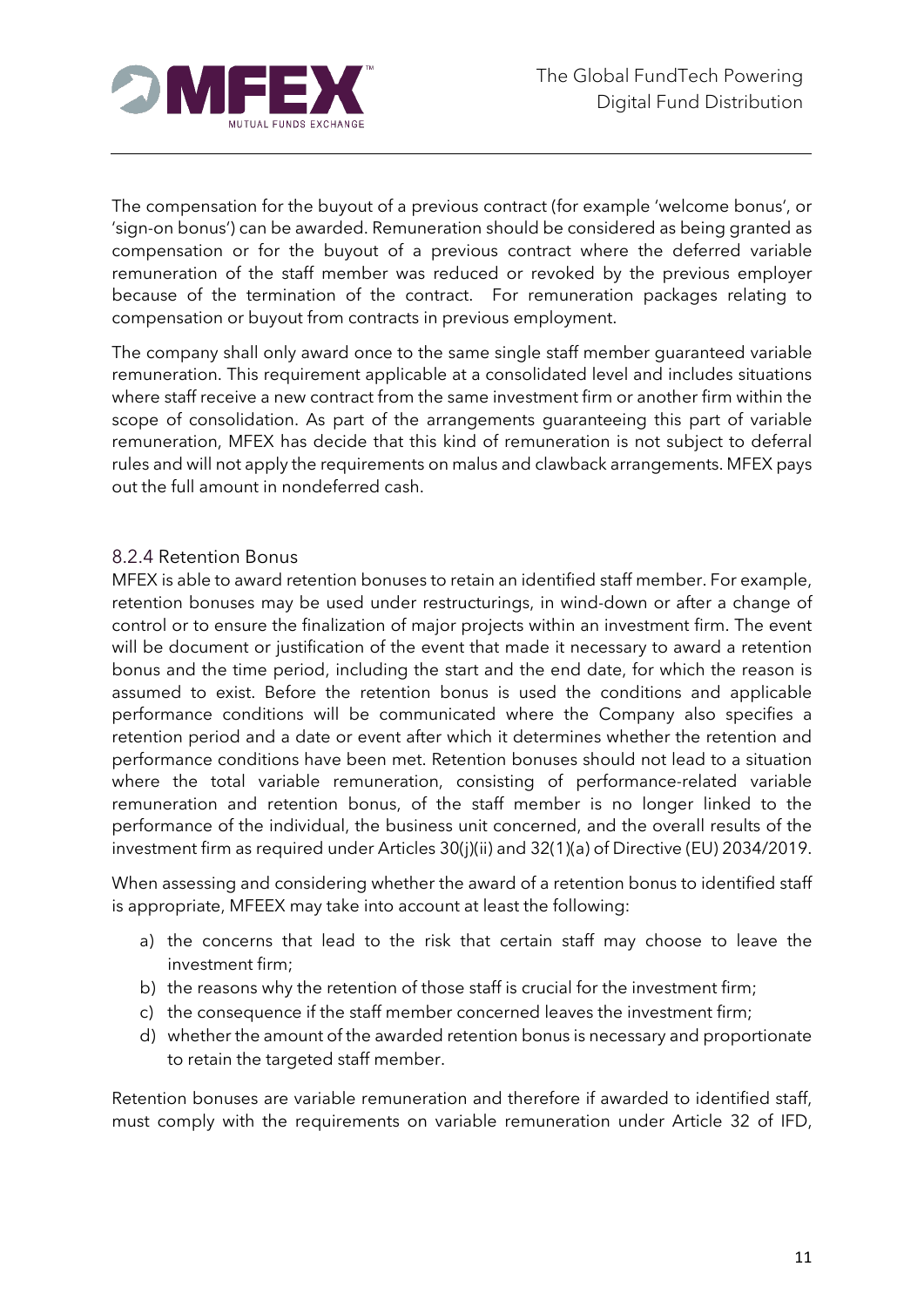

including the internally set maximum ratio between the variable and fixed remuneration, the ex post risk alignment, payment in instruments, deferral, retention, malus and clawback.

From time to time the Company may decide to pay retention bonuses, aligned with local market practices and legislation, and subject to the approval of the CEO.

#### <span id="page-12-0"></span>8.2.5 Withholding and cancellation

As long as this is allowed by the applicable rules and regulations, MFEX reserves the right to withhold or cancel variable remuneration in the following conditions:

- evidence of misbehavior or serious error by the staff member (e.g. breach of code of conduct, if any, and other internal rules especially concerning risks);
- whether MFEX and/or the business unit subsequently suffers a significant downturn in its financial performance;
- whether MFEX and/or the business unit in which the staff member works suffers from a significant failure of risk management.

#### <span id="page-12-1"></span>8.2.6 Deferral of the variable remuneration

The Company runs a Material Risk Takers Deferral Plan for employees who have been identified as MRTs.

An individual whose annual variable remuneration does not exceed EUR 50 000 and does not represent more than 25% of that individual's total annual remuneration is exempted from the deferral requirements in IFD Article 32.4 (b).

To note that this is not applicable to guaranteed variable remuneration that will be paid in full on relevant year of employment.

For MRT employees whose Variable Remuneration, for one year, exceeds EUR 50 000 or 25% of fixed remuneration, at least 40% of the Variable Remuneration shall be deferred, over a period of not less than three years.

MFEX reserves the right to withhold or cancel deferred variable remuneration in the following conditions:

- evidence of misbehavior or serious error by the staff member (e.g. breach of code of conduct, if any, and other internal rules especially concerning risks);
- whether MFEX and/or the business unit subsequently suffers a significant downturn in its financial performance;
- whether MFEX and/or the business unit in which the staff member works suffers from a significant failure of risk management;
- if the employee is no longer employed by the company at the time of the payment.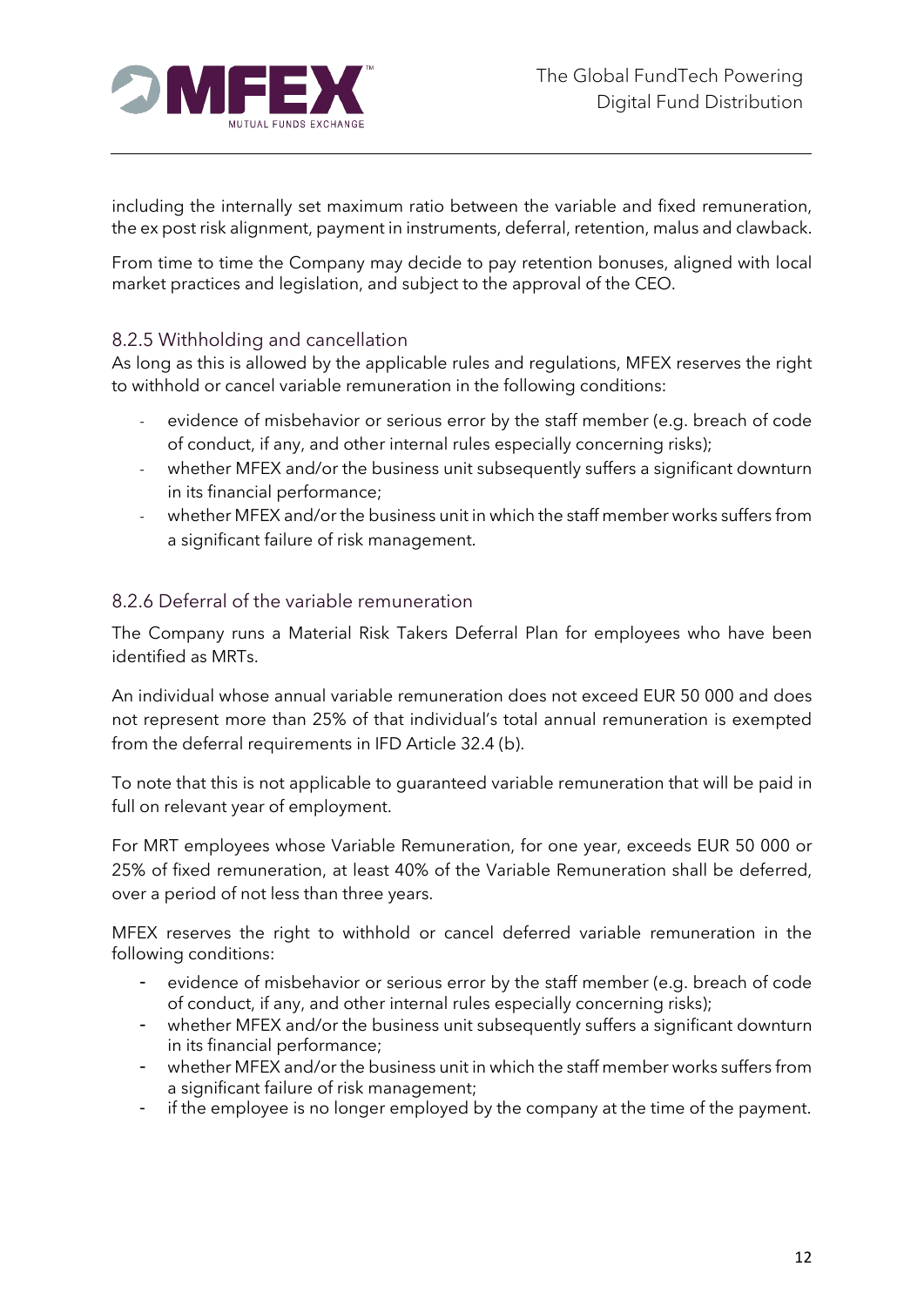

See appendix for local applicable regulations and examples.

## <span id="page-13-0"></span>8.2.7 Board of Directors

Board of Director membership is not remunerated with the exception of independent Directors.

## <span id="page-13-1"></span>8.2.8 Control function Pay

The remuneration of the staff of the internal control functions must not be linked to the performance of the activities they control or determined according to other criteria which compromise the objectivity of the work carried out by the internal control functions.

Staff in control functions have appropriate authority and are remunerated primarily in accordance with the achievement of the objectives set for their functions, independently of the financial performance of the Country / Department they oversee. The remuneration is separate from the business units it controls, including the performance which results from business decisions (e.g. new product approval) where the control function is involved.

Employees who fall under this arrangement include employees in Compliance and Risk Management (the Internal Audit function being outsourced).

#### <span id="page-13-2"></span>8.2.9 Termination payments

Payments relating to the termination of an employment or in relation to a significant change of an employment contract will reflect performance achieved over time and will not reward failure or misconduct.

All termination payments must comply with local legislation and regulations where the company / branch is based.

## <span id="page-13-3"></span>**8.3 WARRANTS AND SHARES**

Certain board members, senior management, and key staff were offered to acquire warrants, shares and/or similar equity instruments in MFEX. As these were offered at fair market value, they are not defined as Variable Remuneration.

#### <span id="page-13-4"></span>**8.4 PROFIT-SHARE SCHEME**

In France, employees benefit from a profit-share scheme negotiated with the staff representatives. Depending on the criteria agreed, and the company financial situation a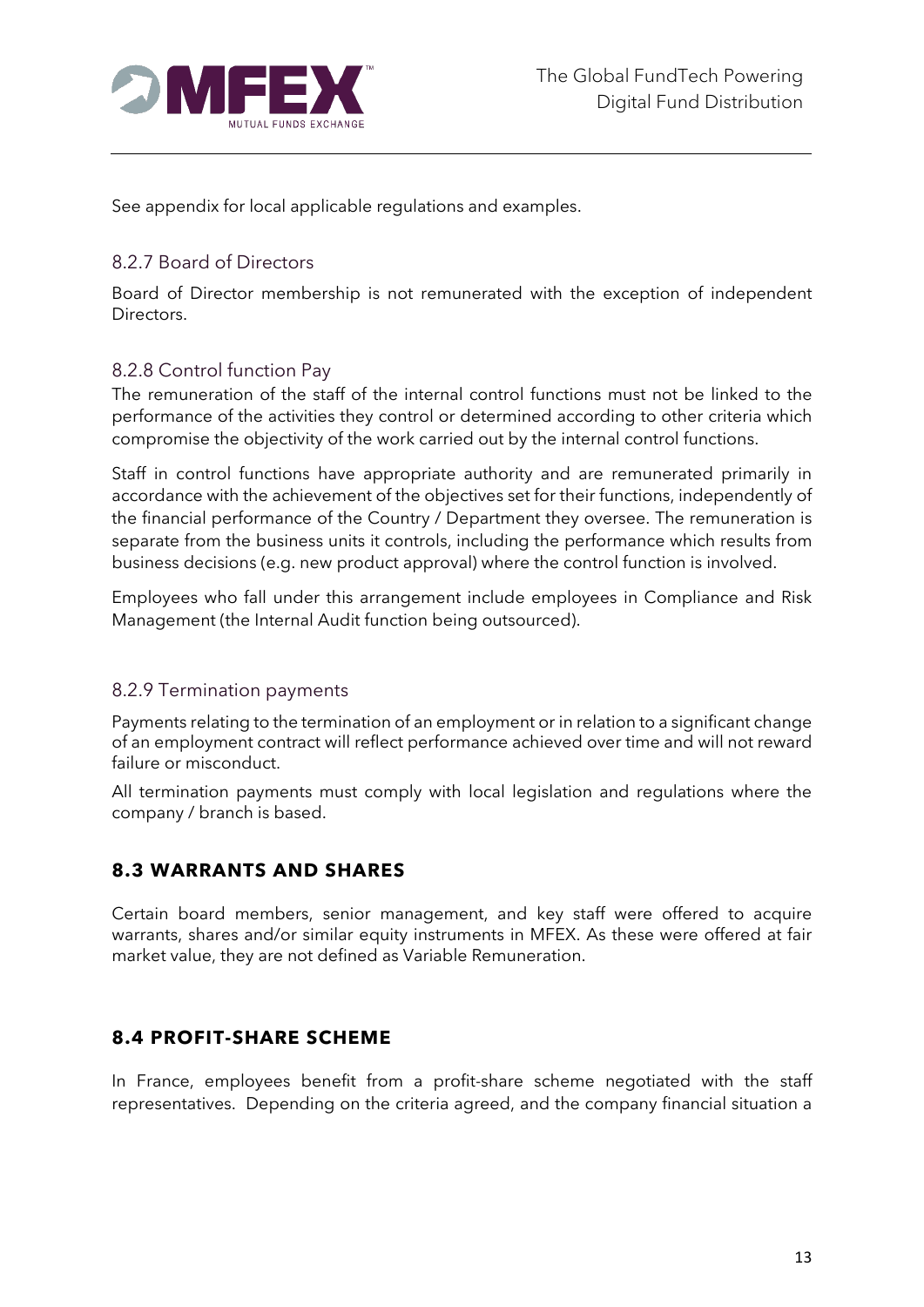

bonus could be paid to all eligible employees. Sums paid under this scheme are exempted from income tax and partially exempted from social charges.

Sums paid under this scheme are not defined as Variable Remuneration.

## <span id="page-14-0"></span>**9. PERIODIC REVIEW**

In groups of investment firms, a central review of compliance with the regulation, group policies, procedures and internal rules should also be performed by the Group.

Investment firms should perform the central and independent review on an individual basis. The internal audit function is responsible for the independent review. In a group, subsidiaries may rely on the review performed by the Group, where the review performed on the consolidated basis included the investment firm and where the results are made available to the supervisory function of that investment firm.

As part of the central and independent internal review, investment firms should assess whether the overall remuneration policies, practices, and processes:

- a) operate as intended (in particular, that approved policies, procedures and internal rules are being complied with; that the remuneration pay-outs are appropriate, in line with the business strategy; and that the risk profile, long-term objectives and other goals of the investment firm are adequately reflected);
- b) are compliant with national and international regulations, principles, and standards; and
- c) are consistently implemented across the group and do not limit the investment firm's ability to ensure a sound capital base.

The other relevant internal corporate functions (i.e. human resources, legal, strategic planning, etc.), as well as other key supervisory function committees (i.e. audit, risk and nominations committees) should be closely involved in reviewing the remuneration policies of the investment firm in order to assure alignment with the investment firms' risk management strategy and framework

Where periodic reviews reveal that the remuneration policies do not operate as intended or prescribed or where recommendations are made, the NRGC, where established should ensure that a remedial action plan is proposed, approved and timeously implemented.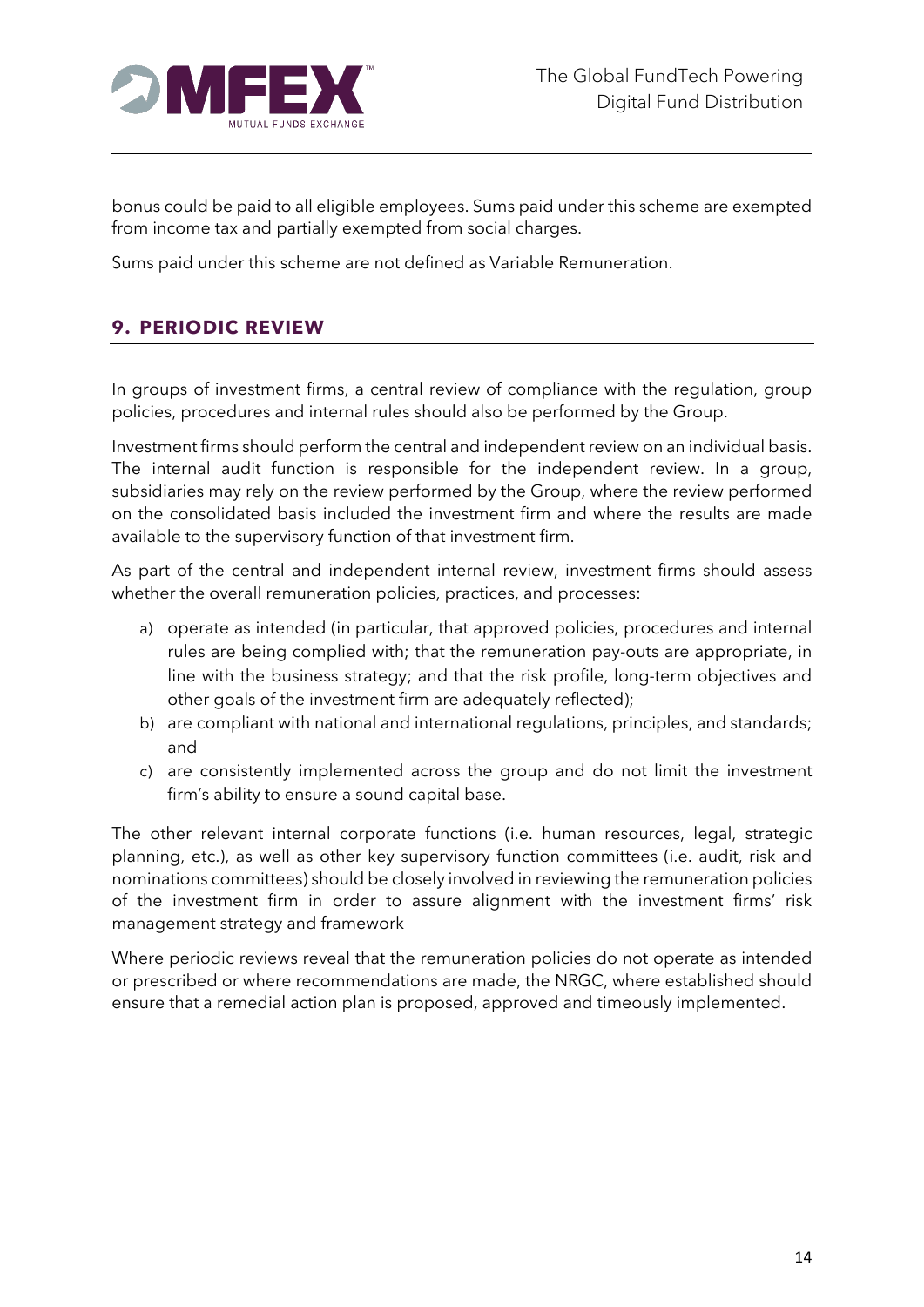

#### <span id="page-15-0"></span>**10. ANNUAL TIMELINE**



## <span id="page-15-1"></span>**11. DISCLOSURE**

## <span id="page-15-2"></span>11.1 EXTERNAL DISCLOSURE

The Remuneration Policy, once approved, will be published on the Company website.

## <span id="page-15-3"></span>11.2 INTERNAL DISCLOSURE

The Remuneration Policy is part of the MFEX's policies and procedures and, as such, are available to all staff on a shared common storage of the Company.

The employees are regularly informed about their remuneration, criteria used to measure performance and the link between performance and remuneration.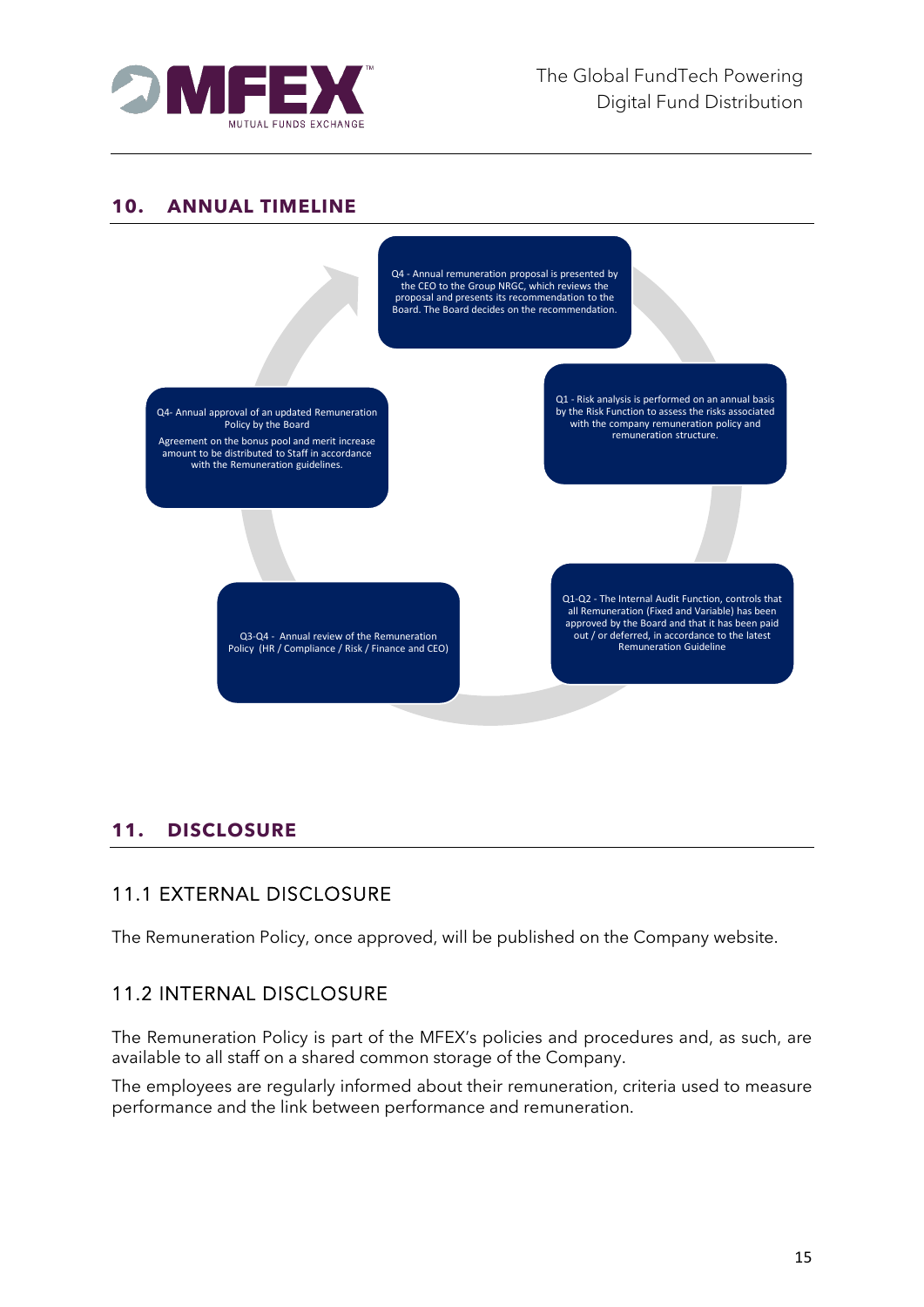

| Owner                      | <b>Date of release</b> | <b>Update - Name</b> |  |
|----------------------------|------------------------|----------------------|--|
| Chief HR Officer - G Allin | December 2020          |                      |  |
|                            | (Board of MFEX Mutual  |                      |  |
|                            | Funds Exchange AB      |                      |  |
|                            | approval granted       |                      |  |
|                            | 15/12/20)              |                      |  |
| Chief HR Officer           | September 2021         | Update 29/09/2021    |  |
|                            | (Board of MFEX Holding | By Gaëlle Allin      |  |
|                            | AB approval granted    |                      |  |
|                            | 30/09/21)              |                      |  |
| Chief HR Officer           | April 2022             | Update 19/04/2022    |  |
|                            | (Board of MFEX Holding | By Gaëlle Allin      |  |
|                            | AB approval granted    |                      |  |
|                            | 21/04/22)              |                      |  |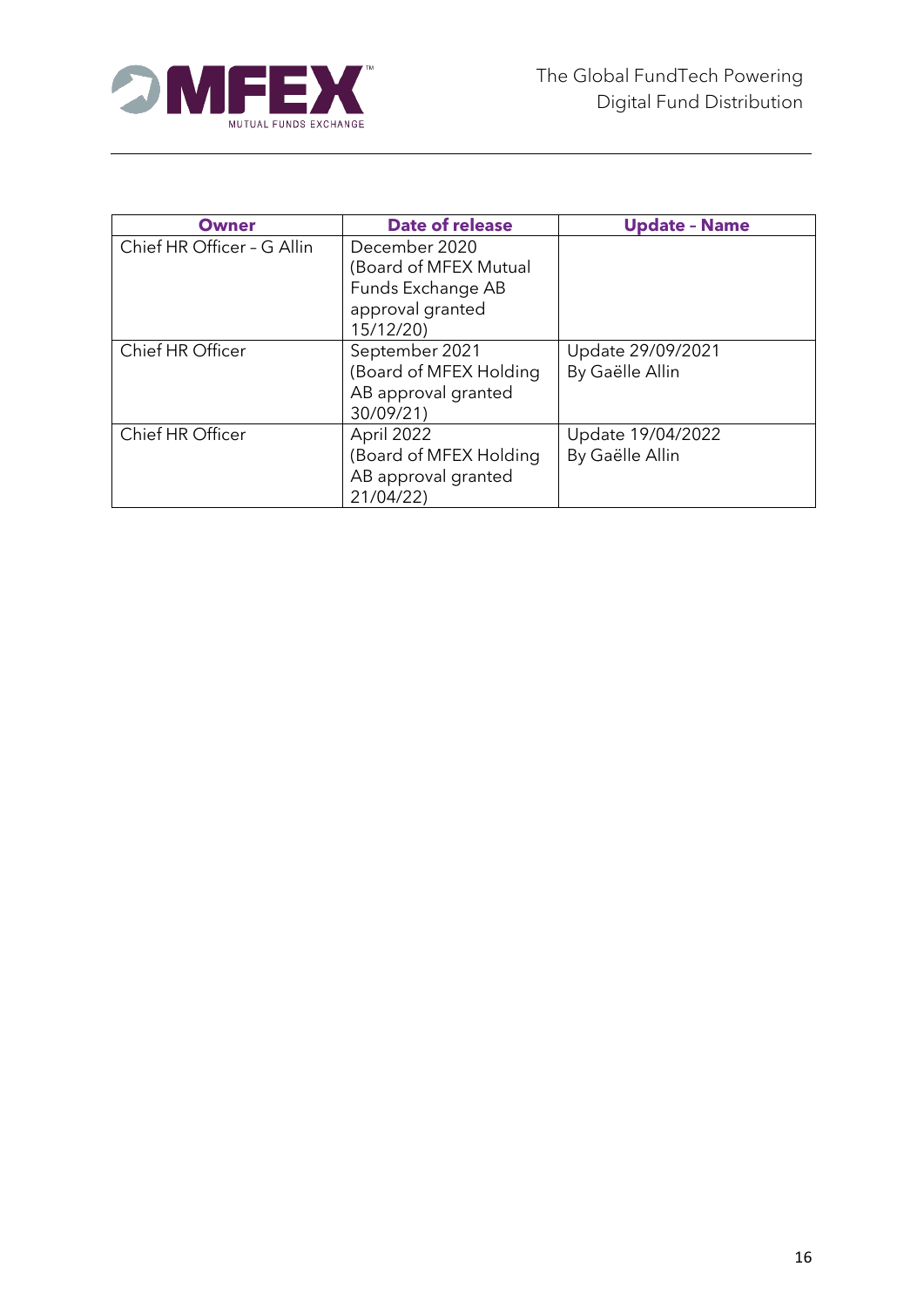

## <span id="page-17-0"></span>**APPENDIX 1 – DEFERRAL RULES IN PLACE IN EACH REGULATED COUNTRY MFEX OPERATES**

This will be regularly and at least once a year reviewed to ensure adherence to local requirements.

This policy is consistent with the economic strategy, objectives, values and long-term interests of the credit institution or financing company. It includes measures to avoid conflicts of interest. It is designed to promote sound and effective risk management.

#### **Sweden, France and Luxembourg**

For the identified MRT employees whose Variable Remuneration, for one year, exceeds 25% of fixed remuneration or EUR 50 000, at least 40% of the Variable Remuneration shall be deferred, over a period of three years as required by applicable regulations from Swedish Financial Supervisory Authority (Finansinspektionen), the Code Monétaire et Financier and the CSSF in Luxembourg.

#### **Italy and Spain**

Branches and Representative offices are regulated by the Swedish Financial Supervisory Authority (Finansinspektionen). Therefore, Swedish rules shall apply to Branches offices and Representative offices which are Spain and Italy.